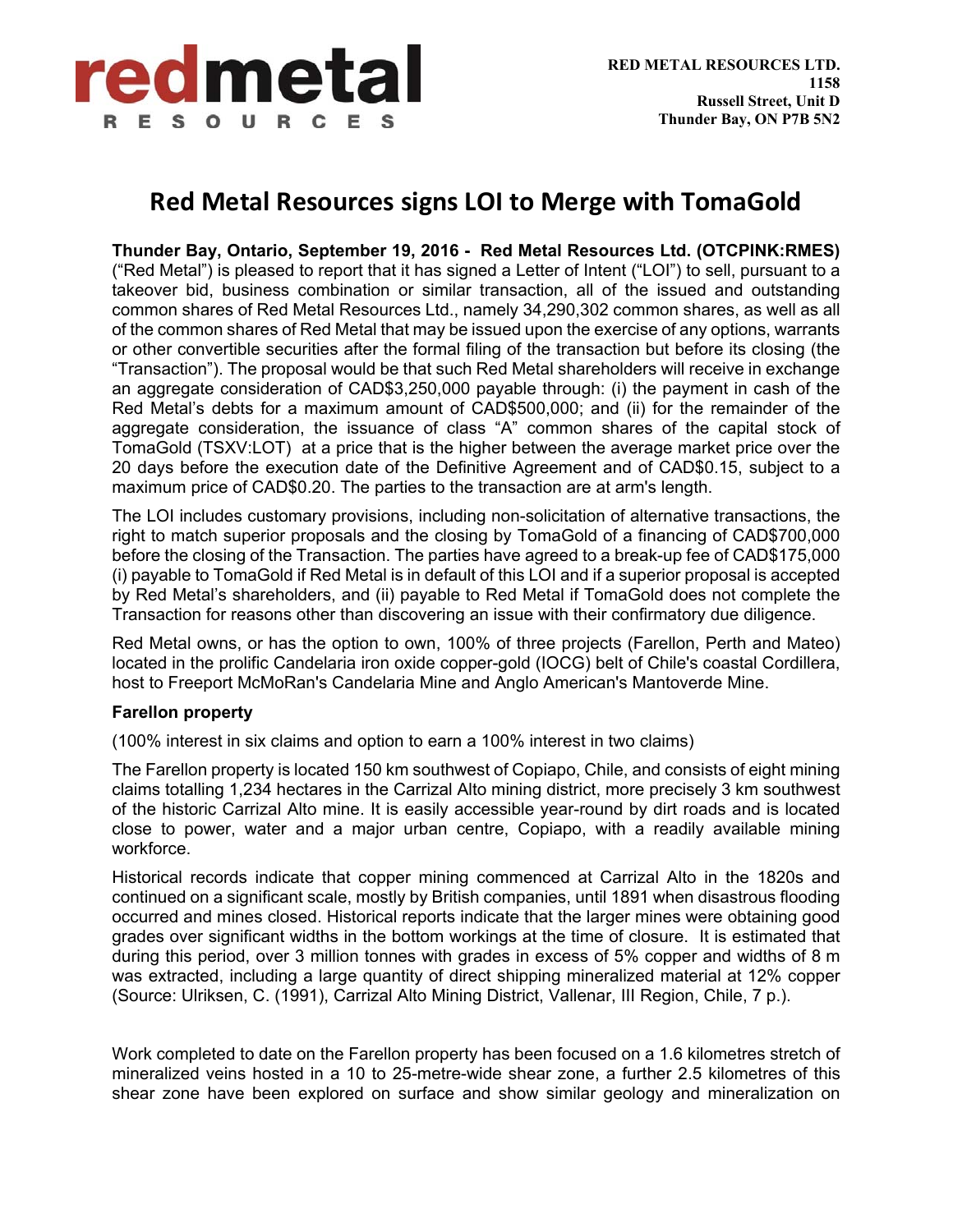

surface as the zone that has been previously drilled. A total of 6,992 metres of drilling was completed in three programs along a 1.3 km strike length. The following table summarizes the best results obtained to date.

| HOLE_ID         | From | To  | Length | Cu     | Au    |
|-----------------|------|-----|--------|--------|-------|
|                 | (m)  | (m) | (m)    | $(\%)$ | (g/t) |
| FAR-96-007      | 25   | 34  | 9      | 1.05   | 0.38  |
| FAR-96-009      | 72   | 83  | 24     | 1.01   | 0.57  |
| FAR-96-009      | 62   | 65  | 3      | 2.24   | 0.67  |
| FAR-96-015      | 59   | 79  | 20     | 0.98   | 0.99  |
| FAR-96-015      | 99   | 109 | 10     | 1.02   | 0.18  |
| FAR-96-022      | 29   | 39  | 10     | 1.31   | 1.53  |
| FAR-96-022      | 100  | 108 | 8      | 2.49   | 3.72  |
| FAR-96-023      | 132  | 147 | 15     | 1.42   | 0.60  |
| FAR-96-024      | 33   | 36  | 3      | 2.89   | 0.94  |
| FAR-96-025      | 65   | 85  | 20     | 1.22   | 0.97  |
| <b>FAR-09-B</b> | 75   | 86  | 11     | 0.67   | 1.35  |
| <b>FAR-09-C</b> | 73   | 103 | 30     | 0.79   | 0.55  |
| <b>FAR-09-C</b> | 77   | 82  | 5      | 4.16   | 2.57  |
| FAR-11-001      | 36   | 49  | 13     | 2.51   | 0.35  |
| FAR-11-001      | 36   | 44  | 8      | 3.95   | 0.53  |
| FAR-11-001      | 37   | 43  | 6      | 5.09   | 0.64  |
| FAR-11-006      | 80   | 112 | 32     | 1.35   | 0.99  |
| FAR-11-006      | 84   | 96  | 12     | 2.18   | 2.10  |
| FAR-13-002      | 47   | 54  | 7      | 2.15   | 0.28  |

The table above shows grades and widths of mineralization which are consistent with historic drilling results and have also given valuable geological information showing multiple veins and the potential for wide zones of economic mineralization. The true width of the drill hole intersections cannot be determined from the information available, as it was RC drilling.

In 2014, Red Metal entered into a contract with a Chilean artisanal miner allowing the artisanal miner to mine on the Farellon property in return for a 10% net sales royalty. In January 2015 the artisanal miner first started selling mineralized material to ENAMI, a Chilean national mining company, and has since sold 9,953 tonnes of sulphide mineralized material grading 1.82% Cu, 6.56 g/t Ag and 0.25 g/t Au, as well as 1,813 tonnes of oxide mineralized material grading 1.56% Cu (Source: RMES Annual and Quarterly Reports).

In April 2015, the artisanal miner received all the necessary permits allowing them to increase their operations from 500 tonnes per month to 5,000 tonnes per month. Continued expansion of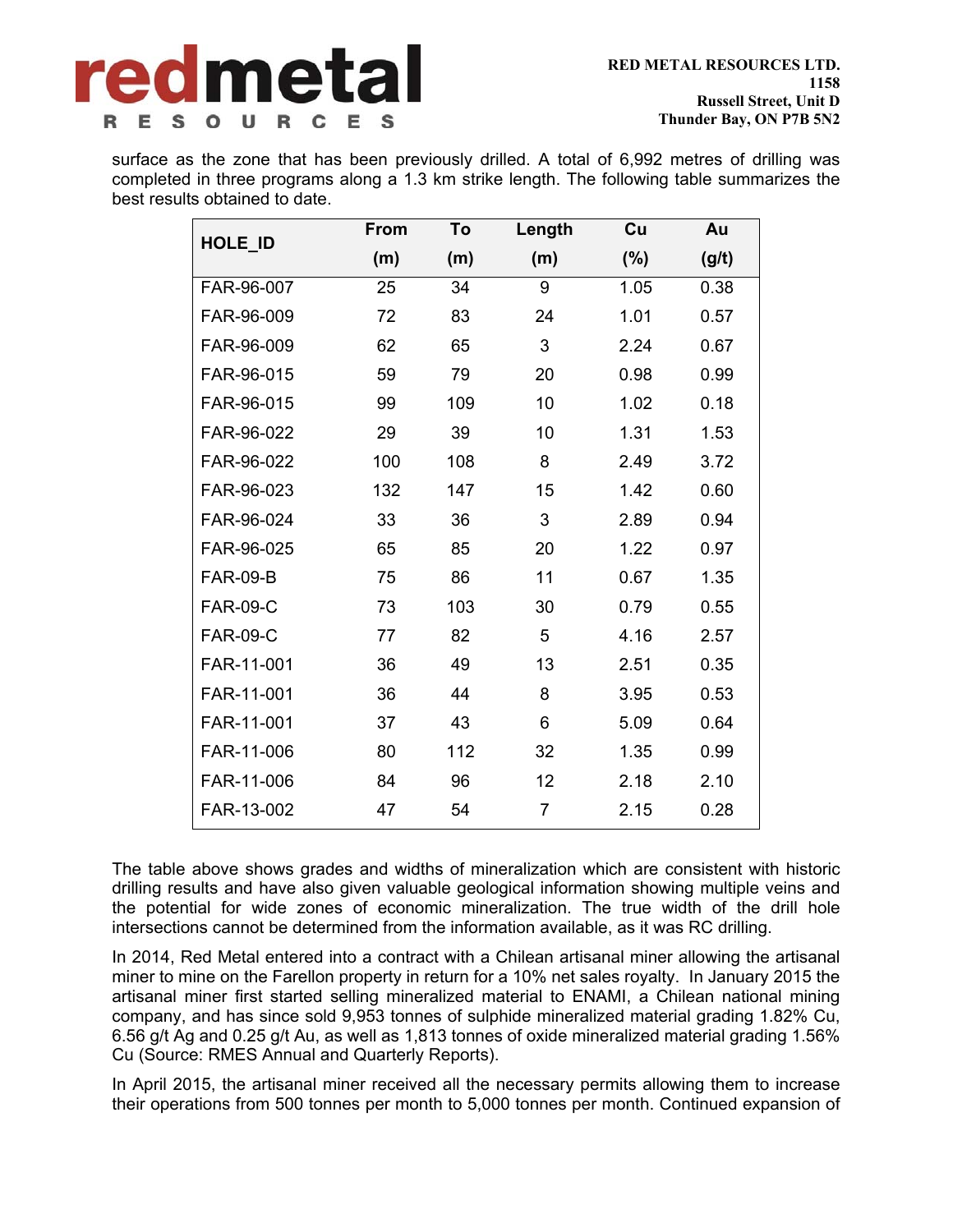

the Farellon property's small-scale mining operation, through minimal capital expenditures, could significantly increase revenues and provide important geological and metallurgical information.

### **Perth property**

(100% interest)

The Perth property consists of 12 mining claims totaling 2,245 hectares in the Carrizal Alto mining district. It is contiguous to the Farellon project, but geologically different.

The property has been known to host gold and copper mineralization since the early 1900 when it was part of the Carrizal Alto mining complex. Modern exploration on the property started in 2008 and multiple surface mapping, trenching and drilling programs have been completed since then. More than 12 mineralized veins have been identified on the property. Significant results obtained from surface channel sampling are listed in the table below.

| <b>Sample</b><br>ID | <b>Northing</b> | <b>Easting</b> | <b>Elevation</b> | Length         | Au g/t | Cu <sub>96</sub> |
|---------------------|-----------------|----------------|------------------|----------------|--------|------------------|
|                     |                 |                |                  |                |        |                  |
| 778                 | 6895914.00      | 308888.00      | 772              | Reconnaissance | 16.50  | 2.87             |
| 1962                | 6893308.58      | 308065.74      | 648              | 1.10           | 15.26  | 0.93             |
| 1977                | 6895153.72      | 308780.84      | 714              | 2.10           | 14.43  | 0.72             |
| 2938                | 6895006.00      | 308352.00      | 888              | 0.50           | 14.00  | 3.62             |
| 1960                | 6893313.57      | 308068.57      | 648              | 1.10           | 9.77   | 1.36             |
| 2975                | 6894308.00      | 308364.00      | 727              | 0.40           | 8.92   | 1.84             |
| 1903                | 6892715.11      | 307888.80      | 588              | 0.60           | 8.52   | 1.56             |
| 1952                | 6892720.24      | 307889.38      | 588              | 1.50           | 8.37   | 2.14             |
| 1961                | 6893307.92      | 308066.42      | 647              | 1.10           | 8.14   | 2.83             |
| 1923                | 6893265.79      | 308261.54      | 622              | 0.30           | 7.60   | 1.04             |
| 1921                | 6893260.81      | 308515.88      | 638              | 0.40           | 7.38   | 2.43             |
| 1913                | 6893501.66      | 308143.50      | 687              | 0.60           | 6.73   | 7.16             |
| 252                 | 6892373.78      | 307952.33      | 581              | 0.35           | 6.48   | 1.32             |
| 1821                | 6896660.00      | 309450.00      | 671              | 1.10           | 5.86   | 4.09             |
| 1813                | 6896586.00      | 310019.00      | 584              | 1.30           | 5.71   | 2.88             |
| 3037                | 6895254.00      | 308254.00      | 901              | 0.30           | 5.26   | 8.76             |
| 2951                | 6894414.00      | 308406.00      | 741              | 0.55           | 4.89   | 2.08             |
| 1972                | 6895140.00      | 308797.00      | 778              | 1.20           | 4.75   | 1.68             |
| 1975                | 6895151.55      | 308790.60      | 757              | 1.40           | 4.47   | 5.90             |
| 2007                | 6897060.00      | 309956.00      | 563              | 1.50           | 4.07   | 3.78             |
| 1905                | 6893092.03      | 308001.35      | 660              | 0.80           | 3.13   | 3.98             |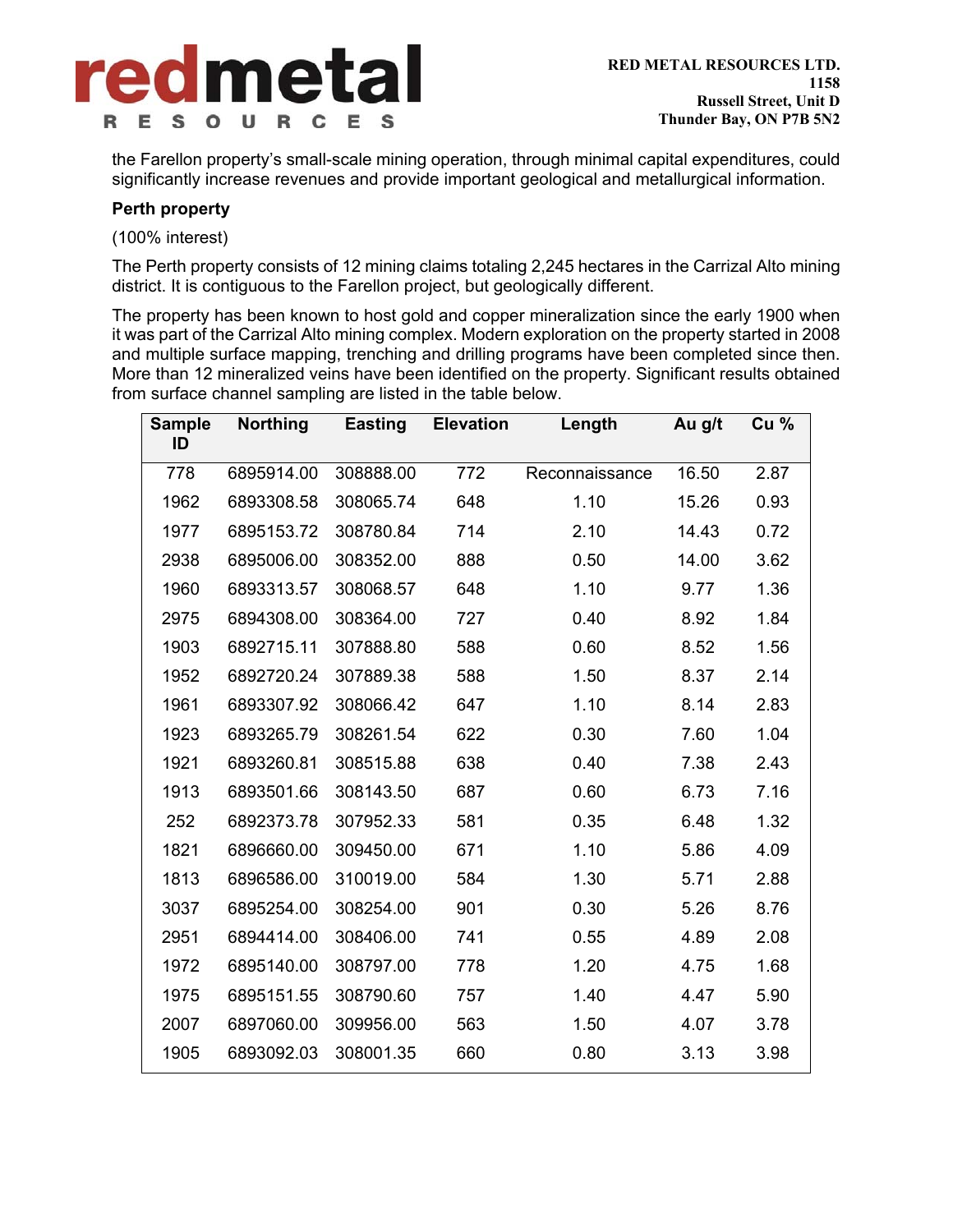

### **Mateo property**

(100% interest)

The Mateo property is a copper-gold-silver project consisting of 14 mining and exploration claims totaling 1,184 hectares located approximately 10 km east of Vallenar.

The property has undergone limited modern exploration including surface and underground RC drilling and artisanal mining on three separate mine sites, the Irene, Margarita and Santa Theresa mines.

During August through October 2011, Red Metal carried out an in-depth geological mapping and sampling program on the property. A total of 138 reconnaissance samples were collected. The highest assay values returned from reconnaissance samples were 21 g/t Au and 10.3% Cu but more common values were between 1-3 g/t Au and 1-3% Cu. Detailed mapping identified nine significant mineralized zones where further work is recommended.

This LOI will automatically terminate without further action by TomaGold or Red Metal and be of no further force and effect upon the earliest to occur of: (a) the entering into of the Definitive Agreement; (b) the mutual written agreement by TomaGold and Red Metal; and (c) the 60th day following the date that this letter agreement is fully executed, or such later date as may be agreed to in writing by TomaGold and Red Metal.

The Transaction is subject to applicable shareholder, court and stock exchange approvals and the satisfaction of certain other closing conditions customary in transactions of this nature.

The technical content of this press release has been reviewed and approved by Caitlin Jeffs, P Geo., a qualified person as defined by National Instrument 43-101.

## **About Red Metal Resources Ltd.**

Red Metal Resources is a mineral exploration company focused on aggressive growth through acquiring, exploring and developing copper-gold assets in Chile. Our projects are located in the prolific Candelaria iron oxide copper-gold (IOCG) belt of Chile's coastal Cordillera, host to Freeport-McMoRan's Candelaria Mine and Anglo American's Mantoverde Mine. Red Metal is a fully reporting US public company quoted on the OTCQB under the symbol RMES. For more information, visit www.redmetalresources.com.

## **About TomaGold Corporation**

TomaGold Corporation is a Canadian-based mining exploration company whose primary mission is the acquisition, exploration and development of gold projects in Canada and abroad.

Except for the statements of historical fact, the information contained herein is of a forward-looking nature. Such forward-looking information involves known and unknown risks, uncertainties and other factors that may cause the actual results, performance or achievement of the company to be materially different from any future results, performance or achievements expressed or implied by statements containing forward-looking information. Accordingly, you should not place undue reliance on statements containing forward looking information. The U.S. Securities and Exchange Commission permits mining companies, in their filings with the SEC, to disclose only those mineral deposits that a company can economically and legally extract or produce. We may use certain terms in our press releases, such as "measured," "indicated," and "inferred" resources, which the SEC guidelines generally prohibit companies from including in their filings with the SEC. Investors are urged to consider closely the disclosure in our Form 10-K, which may be obtained from us, or from the SEC website.